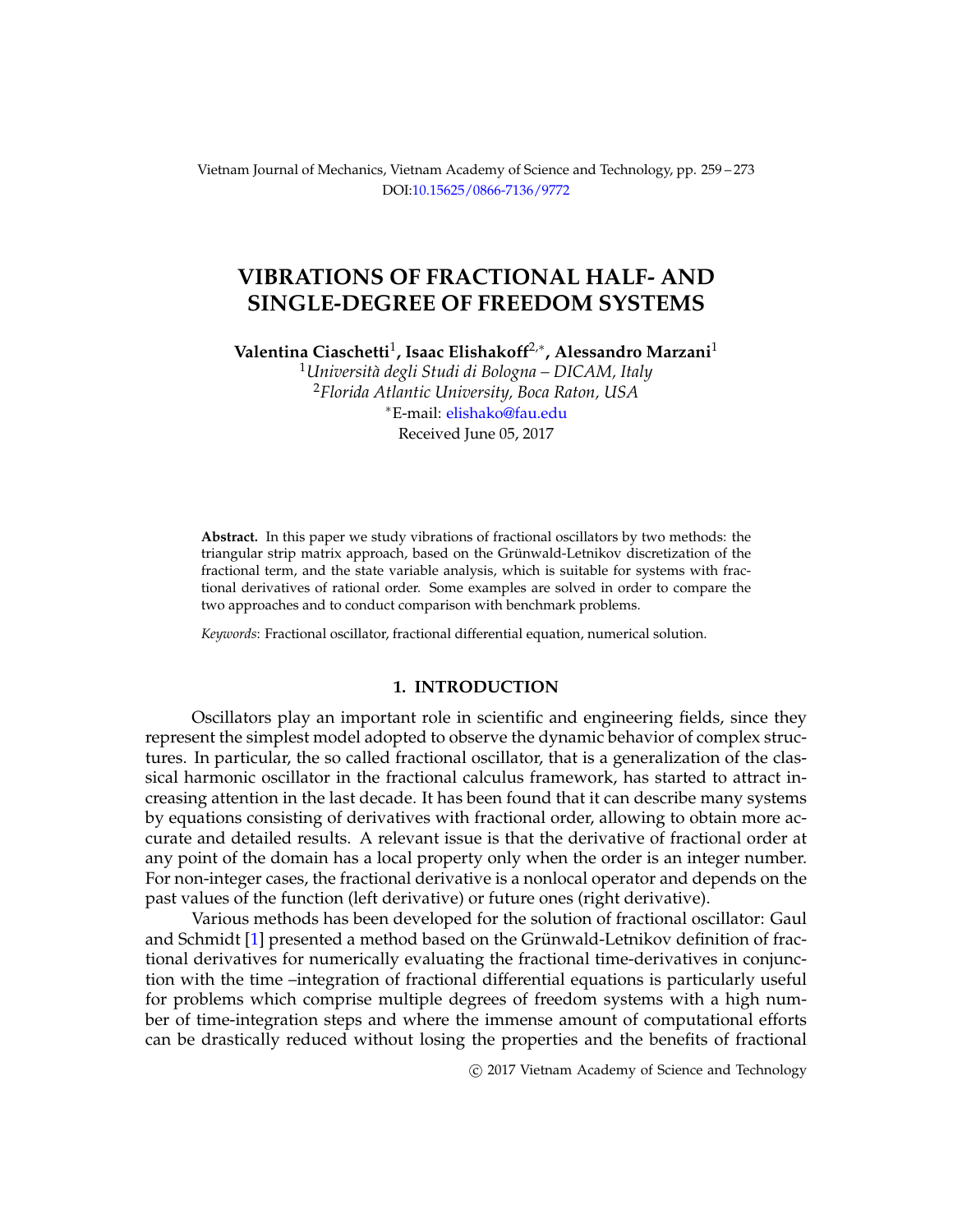derivatives; Ciesielski and Blaszczyk [\[2,](#page-13-1) [3\]](#page-13-2) proposed a numerical solution of the nonhomogeneous fractional oscillator equation in a finite time interval that transforms the governing equation into integral form; Yuan and Agrawal [\[4\]](#page-13-3) converted the fractional differential equation governing the dynamics of the system into a set of differential equations with no fractional derivative terms using Laguerre integral formula, they found that with their method is not necessary to store the past history of the response. Many other techniques take advantage of the fact that the fractional differential equations can be reduced to Volterra type integral equations (see for example Tofighi [\[5,](#page-13-4)[6\]](#page-13-5), Achar, Hanneken and Clarke [\[7,](#page-13-6) [8\]](#page-13-7)).

As remarked in his paper by Stanislavsky [\[9\]](#page-14-0), the "free" and "forced" oscillations of a fractional oscillator depend on the index *α*, and they depend on different damping parameters.

In this paper two methods are employed to compare different cases and types of loads. The first one is based on the Grünwald-Letnikov discretization and it involves the so called triangular strip matrices, as it was initially treated by Podlubny [\[10\]](#page-14-1); the second one instead refers to the complex eigenanalysis in the state variable domain to decouple the set of FDEs governing the dynamics of multi-degree-of-freedom system, as suggested by Di Paola and Pinnola [\[11\]](#page-14-2). In this section, some basic and useful definitions related to fractional calculus are reported.

#### **2. FRACTIONAL CALCULUS: BACKGROUND AND REPRESENTATION**

Fractional calculus is becoming a very popular subject in the scientific fields. Many books, surveys and researches has been dedicated to this topic. Interested reader can consult for example books by Oldham and Spanier [\[12\]](#page-14-3), Miller and Ross [\[13\]](#page-14-4) Gorenflo and Mainardi [\[14\]](#page-14-5), Samko [\[15\]](#page-14-6), Kiryakova [\[16\]](#page-14-7) and Podlubny [\[17\]](#page-14-8). This interest stems from the fact that fractional derivatives can be successfully applied to various areas in physics and engineering within the context of the constitutive modeling of materials, control theory, bioengineering or stochastic models. Generally an approximate solution of the problem must be calculated numerically by applying a suitable time-integration scheme; in this case all fractional derivatives or integrals have to be evaluated at any instant of time, so that the entire time history of the respective variables has to be taken into account due to the non-local feature of fractional operators.

There are several alternative representations of the fractional derivatives of order *α*. First of all we mention the Riemann-Liouville representation, involving the equation

$$
_{RL}D_0^{-\alpha}f(t)=\frac{1}{\Gamma(m-\alpha)}\frac{d^m}{dt^m}\int\limits_0^t\left(t-\tau\right)^{m-\alpha-1}f(\tau)\,d\tau,\quad m-1\leq\alpha
$$

where  $\Gamma \left( \cdot \right)$  is the Gamma function and  $Z^{+}$  is a set of positive real numbers.

Second representation is the Caputo's fractional derivative definition, that is

$$
cD_0^{\alpha} f(t) = \frac{1}{\Gamma(m-\alpha)} \int\limits_0^t (t-\tau)^{m-\alpha-1} f^{(m)}(\tau) d\tau, \quad m-1 \leq \alpha < m \in \mathbb{Z}^+ \tag{2}
$$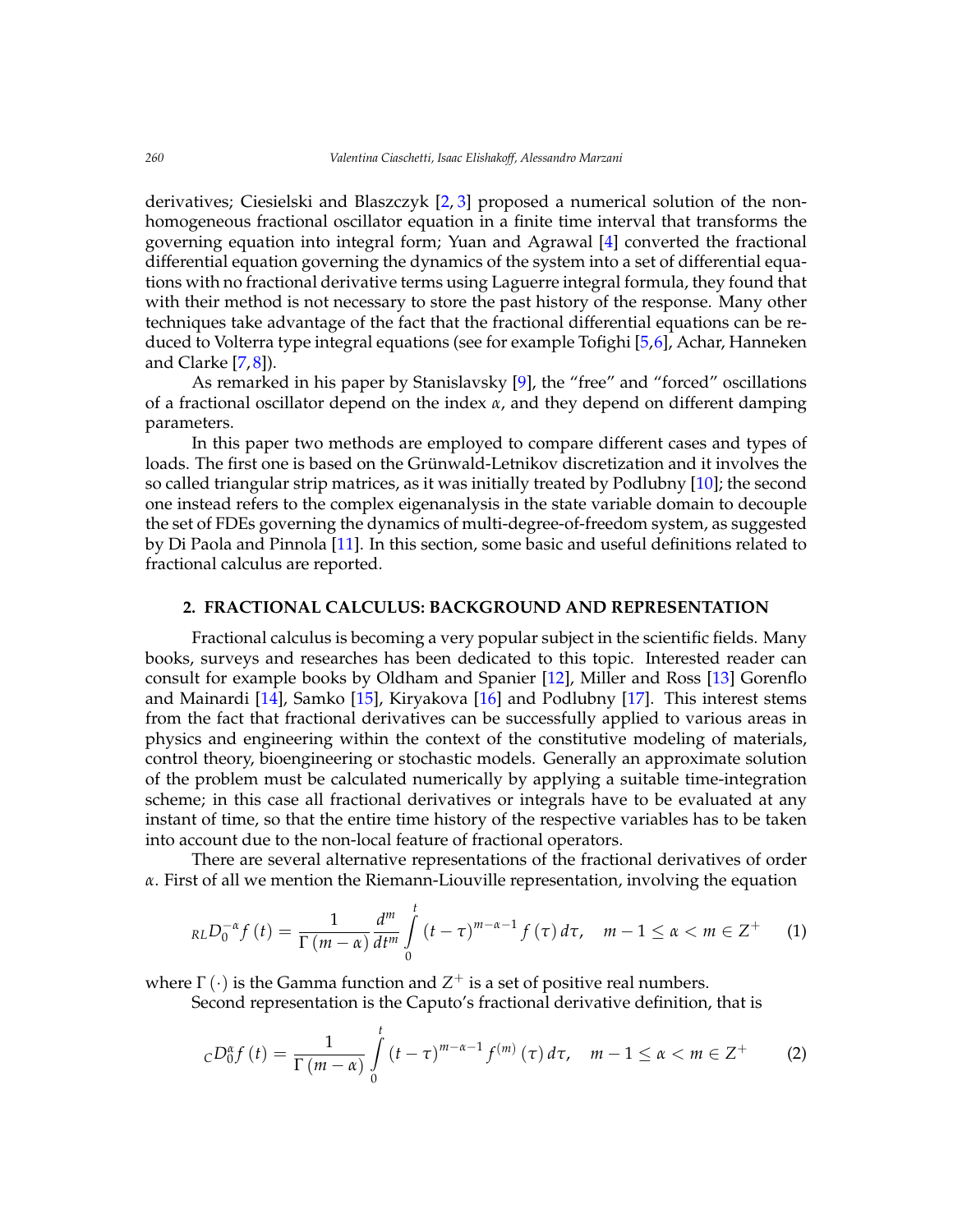where  $f^{(m)}$  is the *m*-th order derivative of  $f(t)$ .

Another representation of fractional derivatives is based on the Grünwald-Letnikov definition and can be cast in the form.

$$
_{GL}D_{0}^{\alpha}f(t) = \sum_{k=0}^{m-1} \frac{f^{(k)}(0) t^{-\alpha+k}}{\Gamma(-\alpha+k+1)} + \frac{1}{\Gamma(m-\alpha)} \int_{0}^{t} (t-\tau)^{m-\alpha-1} f^{(m)}(\tau) d\tau, \quad m-1 \le \alpha < m \in \mathbb{Z}^{+}
$$
\n(3)

That could be rewritten as

$$
GLD_0^{\alpha} f(t) = \lim_{h \to 0} \frac{1}{h^{\alpha}} \sum_{k=0}^n (-1)^k \left(\begin{array}{c} \alpha \\ k \end{array}\right) f(t - kh).
$$
 (4)

It is evident that the only difference between the Riemann-Liouville and the Caputo's derivative definitions is in the sequence of the differentiation. Specifically in the Caputo's case first the function is differentiated*m* times and then integrated  $m - \alpha$  times, while in the Riemann-Liouville case the function is integrated  $m - \alpha$  times and then differentiated *m* times.

## **3. GRUNWALD-LETNIKOV DISCRETIZATION ¨**

A useful method that can be used in order to solve a dynamic vibration problem, i.e. fractional oscillator, by means of fractional calculus, is the Grünwald-Letnikov fractional discretization. This method is based on triangular strip matrix approach to discretize operators of differentiation and integration of arbitrary real order.

The Grünwald-Letnikov operators are important since they can be viewed as the discretized form of Riemann-Liouville or Caputo's fractional operators.

We are starting with the classical backward difference scheme

$$
\left(\frac{d}{dt}f\right)(t)\bigg|_{t=t_k} \cong \frac{1}{h}\nabla f\left(t_k\right) = \frac{1}{h}\left[f\left(t_k\right) - f\left(t_{k-1}\right)\right], \quad k = 1, 2, \dots, N. \tag{5}
$$

All these *N* equations can be written in matrix form as

$$
\frac{1}{h}\nabla f_N = \begin{bmatrix} h^{-1}f(0) \\ h^{-1}[f(t_1) - f(0)] \\ h^{-1}[f(t_N) - f(t_{N-1})] \\ h^{-1}[f(t_N) - f(t_{N-1})] \end{bmatrix} = \frac{1}{h} \begin{bmatrix} 1 & 0 & 0 & \dots & 0 \\ -1 & 1 & 0 & \dots & 0 \\ 0 & -1 & 1 & \dots & 0 \\ \vdots & \vdots & \vdots & \ddots & \vdots \\ 0 & 0 & 0 & \dots & 1 \end{bmatrix} \begin{bmatrix} f(0) \\ f(t_1) \\ \vdots \\ f(t_N) \end{bmatrix}, \quad (6)
$$

where  $f_N^T = \left[f\left(t_0\right), f\left(t_1\right), \ldots, f\left(t_N\right)\right]^T$ , and the matrix is a *lower triangular strip matrix*  $B_N^{(1)}$ *N* (see Podlubny [\[10\]](#page-14-1)). According to Podlubny [10], the matrix  $B_N^{(\alpha)}$  $N^{(u)}$  is the discrete analogue of the left-sided fractional differential equation of order *α*.

The second order derivative can be obtained as

<span id="page-2-0"></span>
$$
\left(\frac{d^2}{dt^2}f\right)(t)\bigg|_{t=t_k} \cong \frac{1}{h^2}\nabla^2 f(t_k) = \frac{1}{h^2}\left[f(t_k) - 2f(t_{k-1}) + f(t_{k-2})\right], \quad k = 1, 2, ..., N \tag{7}
$$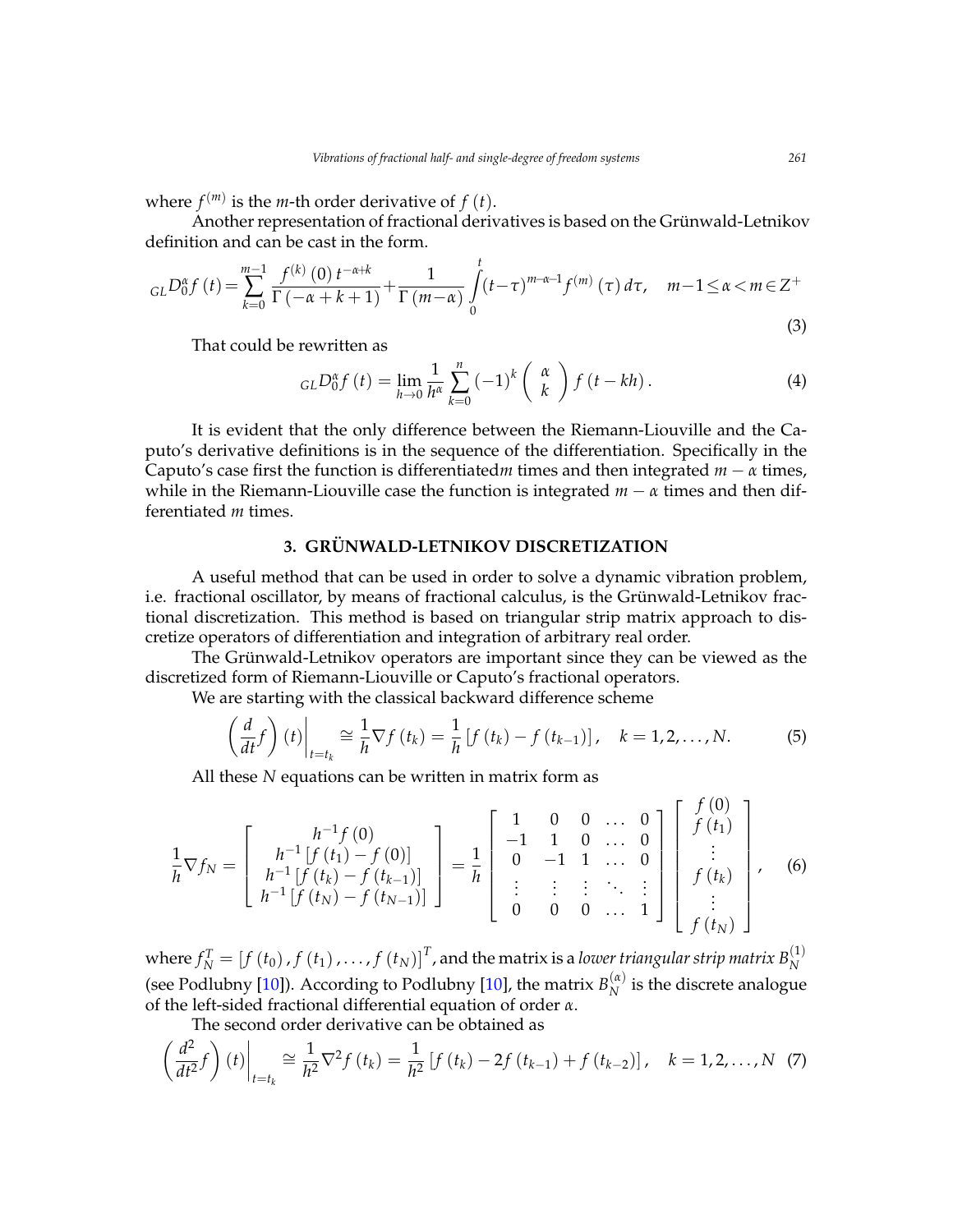In matrix form Eq. [\(7\)](#page-2-0) reads

$$
\frac{1}{h^2}\nabla^2 f_N = \frac{1}{h^2}B_N^{(1)}B_N^{(1)}f_N = B_N^{(2)}f_N,\tag{8}
$$

where  $B_N^{(2)}$  is a lower triangular matrix again.

 $\frac{D_N}{D_N}$  is a lower triangular matrix agament  $\frac{D_N}{D_N}$  and  $\frac{D_N}{D_N}$  are  $\frac{D_N}{D_N}$  and  $\frac{D_N}{D_N}$ 

$$
\frac{1}{h^2} \nabla^j f_N = \frac{1}{h^j} \underbrace{B_N^{(1)} B_N^{(1)}}_{j-\text{fold}} \dots B_N^{(1)} f_N = B_N^{(j)} f_N. \tag{9}
$$

The *j*-fold integration proves to be ruled by the inverse operator of  $\left(\frac{1}{\hbar}B_{N}^{(j)}\right)$  $\binom{(j)}{N}^{-1}$  , and then

$$
h^j I^j f_N = h^j \underbrace{B_N^{(1)} B_N^{(1)}}_{j-\text{fold}} \dots B_N^{(1)} f_N. \tag{10}
$$

The inverse of lower triangular strip matrix is a lower triangular strip matrix too. The latter matrices  $B_N^{(j)}$  $\binom{(j)}{N}$  and  $\left(B_N^{(j)}\right)$  $\binom{j}{N}^{-1}$  may be constructed in the form

$$
\frac{1}{h^j}B_N^{(j)} = \frac{1}{h^j} \begin{bmatrix} w_0 & 0 & \dots & 0 & 0 & \dots & \dots & \dots & 0 \\ w_1 & w_0 & \dots & 0 & 0 & \dots & \dots & \dots & 0 \\ \vdots & \vdots & \ddots & \vdots & \ddots & \ddots & \ddots & \vdots & \vdots \\ w_j & w_{j-1} & \dots & w_0 & \vdots & \vdots & \ddots & \ddots & \vdots \\ 0 & w_j & \ddots & \vdots & w_0 & \vdots & \ddots & \ddots & \vdots \\ \vdots & \vdots & \ddots & \ddots & w_{j-1} & \vdots & w_0 & \dots & \ddots & \vdots \\ \vdots & \vdots & \ddots & \ddots & \ddots & \ddots & \ddots & \vdots \\ \vdots & \vdots & \ddots & \ddots & \ddots & \ddots & \ddots & \vdots \\ 0 & 0 & \dots & 0 & 0 & \dots & w_{j-1} & \dots & w_0 \end{bmatrix}, \quad (11)
$$
\nwith  $\omega_j = (-1)^r \left( \begin{array}{c} j \\ r \end{array} \right)$ ,  $r = 0, 1, \dots, j$ ,  $\gamma_0 = 1$ ,  $\gamma_r = r$ .

## **4. UNIT-STEP RESPONSE OF HALF-DEGREE-OF-FREEDOM SYSTEMS**

Let us try to apply this methodology on a simplest possible problem of the half degree of freedom oscillator, i.e. oscillator with damping and spring but no mass, unitstep response by means of *Wolfram Mathematica 9* package. We are dealing with following problem:

$$
c_{\alpha} \left( D^{\alpha} x \right) (t) + kx(t) = U(t), \qquad (12)
$$

in which  $c_{\alpha}=\frac{1}{2}$  $\frac{1}{2}$  is the damping coefficient,  $k = 1$  is the elastic coefficient,  $U(t) =$ unitstep force and  $0 < \alpha < 1$ .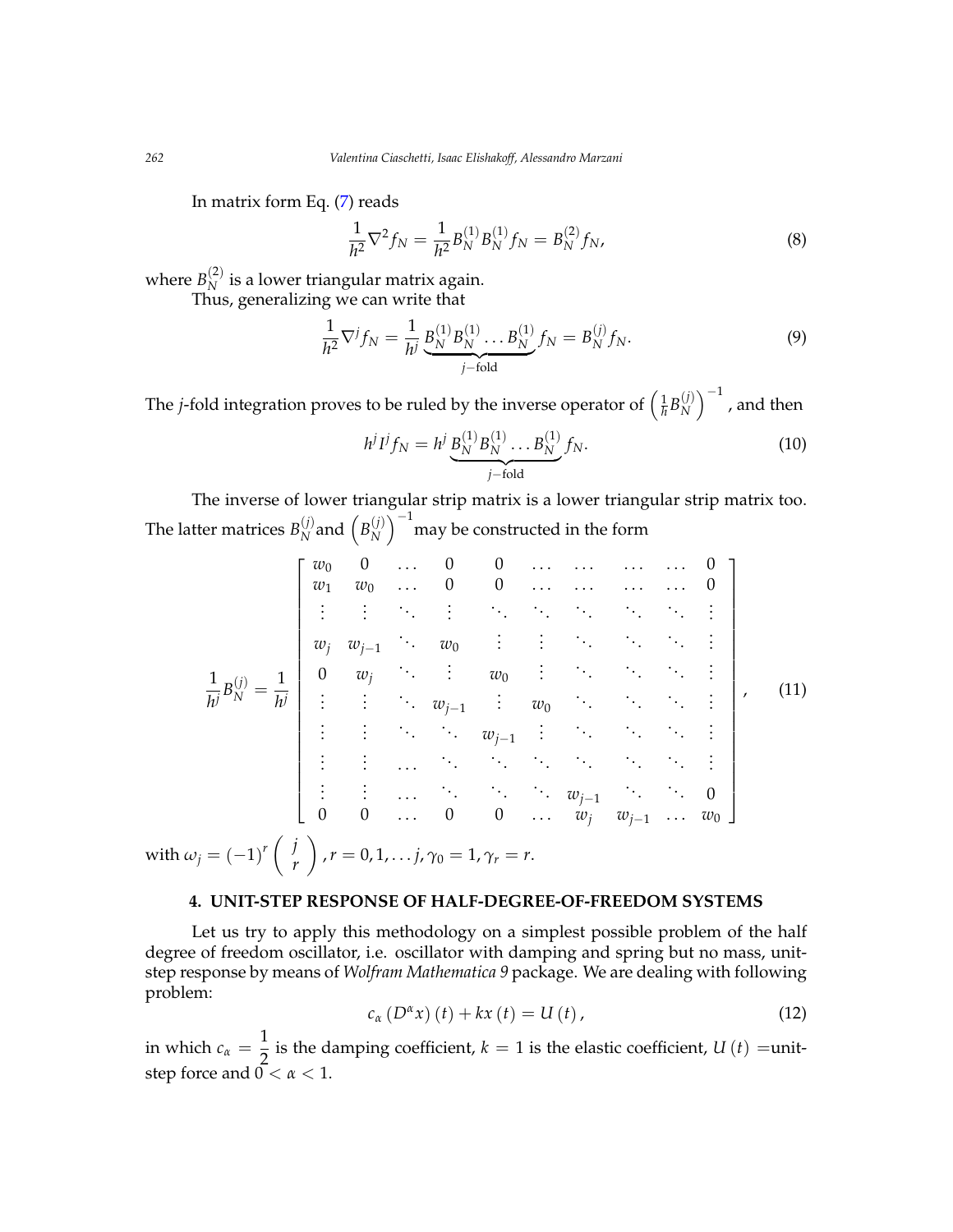Using the Grunwald-Letnikov approach, the response history *x* (*t*) at each discrete nodal point *x* (*j*∆), depicting the behavior of the oscillator during time, can be found.

In particular, the solution of the above problem reads

$$
\frac{1}{\Delta t}c_{\alpha} + B_N^{(\alpha)}x_N + k_kx_N = f_N,
$$
\n(13)

with ∆*t* = *h* is the temporal step, *N*∆*t* is the total considered time. Also, vectors

$$
x_N = [x (\Delta t), x (2\Delta t), \dots, x (N\Delta t)]^T,
$$
  

$$
f_N = [f (\Delta t), f (2\Delta t), \dots, f (N\Delta t)]^T,
$$

and  $B_N^{(\alpha)}$  $\chi_N^{(u)}$  are defined as before.

Thus the response is

$$
x_N = \left[\frac{c_\alpha}{\Delta t} B_N^{(\alpha)} + k_k I\right]^{-1} f_N,\tag{14}
$$

with  $0 < \alpha < 1$ .

In particular, if we define the mesh points as

 $t_j = a + j\Delta t$ ,  $j = 0, 1, ..., N$ . (15)

The discrete approximation of Grünwald-Letnikov is

$$
D_{G-L}^{\alpha,\Delta t} = \frac{1}{\Delta t^{\alpha}} \sum_{k=0}^{j} \omega_k^{(\alpha)} x(t_{j-k}), \qquad (16)
$$

where

$$
\omega_k^{(\alpha)} = (-1)^k \left(\begin{array}{c} \alpha \\ k \end{array}\right) = (-1)^k \frac{\alpha (\alpha - 1) \dots (\alpha - k + 1)}{k!} = \frac{\Gamma (k - \alpha)}{\Gamma (-\alpha) \Gamma (k + 1)}.
$$
 (17)

## **5. APPLICATIONS**

In the following some numerical examples are reported in order to understand how the behavior of the half degree of freedom is affected by the change of the fractional order value *α*.

In the numerical implementation, we assume a time step  $\Delta t = 0.02$ , and  $c_{\alpha} =$ 1/2, *k* = 1 and *α* taken as either of following values: 1/2, 1/3, 2/3, 1.

For different values of *α* we can observe that the higher the order of differentiation the higher the response curve (Fig. [1\)](#page-5-0).

We can also compare the response of the half-oscillator for different types of loading (Fig. [2\)](#page-5-1).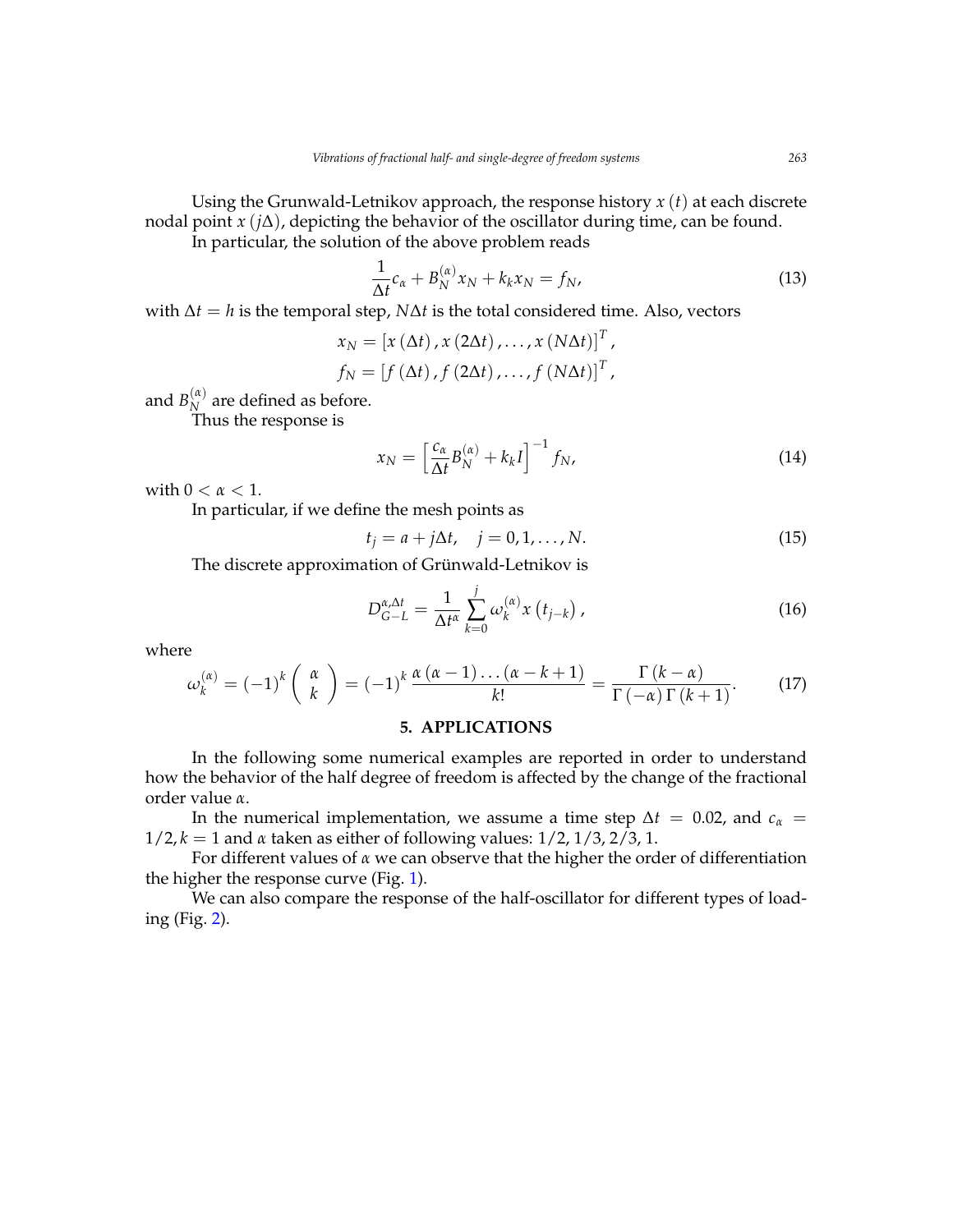<span id="page-5-0"></span>

Fig.1 Half-degree of freedom fractional oscillator comparing different fractional orders of differentiation *Fig. 1*. Half-degree of freedom fractional oscillator comparing different fractional orders of differentiation

<span id="page-5-1"></span>

*Fig. 2.* Comparison of responses to different types of loading: rectangular, triangular, half-sinusoidal excitations

## **6. UNIT-STEP RESPONSE OF A SINGLE DOF FRACTIONAL OSCILLATOR**

Let us consider now the unit-step response of a fractionally damped oscillator. The general equation of motion can be written in the form

$$
m\ddot{x}(t) + c_{\alpha} (D^{\alpha}x)(t) + kx(t) = U(t).
$$
 (18)

This equation describes the dynamics of a single-degree-of-freedom spring-massof a material. In this case the Grünwald-Letnikov solution can be found in the following<br>recurrent form damper system, that represents the model of frequency dependent viscoelastic damping recurrent form

$$
M\Delta t^2 B_N^{(2)} x_N + C_\alpha \Delta t^\alpha B_N^{(\alpha)} x_N + K x_N = f_N,\tag{19}
$$

 $T^{(2)}$   $T^{(1)^2}$   $T^{(1)}$   $T^{(1)}$   $T^{(1)}$   $T^{(1)}$   $T^{(1)}$   $T^{(1)}$ where  $B_N^{(2)} = B_N^{(1)^2}$  $\binom{(1)^2}{N}$ , and  $B_N^{(1)}$  $N^{(1)}$  is defined as before.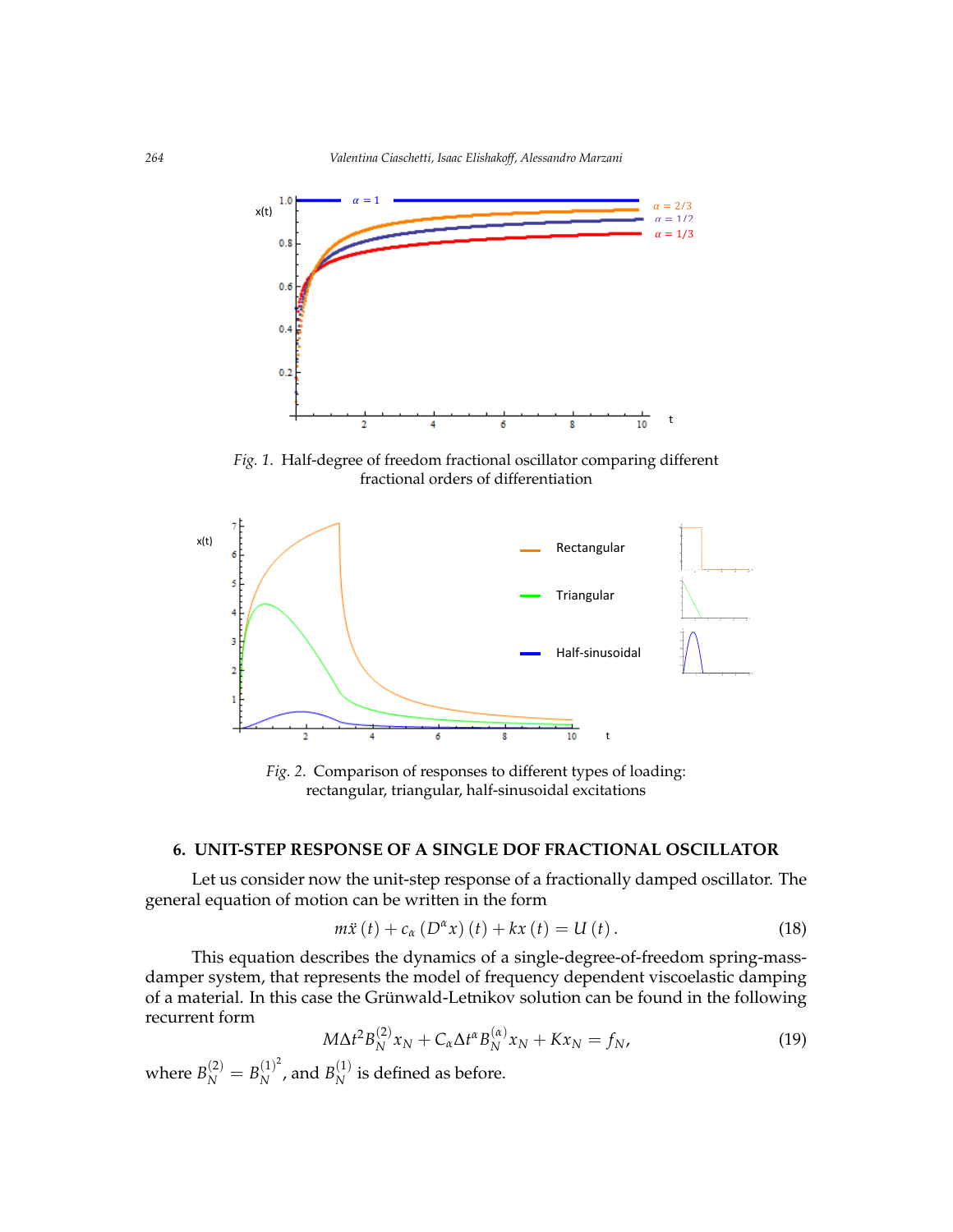Then the vector of solution  $x_N$  is given as

$$
x_N = \left(M\Delta t^2 B_N^{(2)} + C_\alpha \Delta t^\alpha B_N^{(\alpha)}\right)^{-1} f_N \tag{20}
$$

in which the matrix in parenthesis is a lower triangular strip matrix.

Some example was implemented in Mathematica, by changing the input values (Figs. [3-](#page-6-0)[4\)](#page-6-1)  $\overline{\phantom{a}}$ a) b)

<span id="page-6-0"></span>

<span id="page-6-1"></span>Fig. 3. Single-degree-of-freedom system simulation for parameters set at (a)  $m = 1, c = 1, k = 1, \alpha = 1/2$ ; (b)  $m = 1, c_{\alpha} = \pi/4, k_{k} = \pi^2/4, \alpha = 1/2$ 



 $F: A \otimes 1, 1 \otimes 1, 2 \otimes 2, 3 \otimes 3, 3 \otimes 4, 4 \otimes 5, 5 \otimes 6, 6 \otimes 7, 7 \otimes 8, 7 \otimes 8, 7 \otimes 9, 7 \otimes 1, 7 \otimes 1, 7 \otimes 1, 7 \otimes 1, 7 \otimes 1, 7 \otimes 1, 7 \otimes 1, 7 \otimes 1, 7 \otimes 1, 7 \otimes 1, 7 \otimes 1, 7 \otimes 1, 7 \otimes 1, 7 \otimes 1, 7 \otimes 1, 7 \otimes 1, 7 \$ Fig. 4. Single-degree-of-freedom system simulation with parameters set at *m* = 1, *c<sup>α</sup>* = 1, *k* = 1, *α* = 1/2, 1/3, 2/3, 1

## **7. STATE VARIABLE ANALYSIS**

Another novel method that can be used to solve this problem is based on complex eigenanalysis in the state variable domain, to uncouple the set of rational order fractional differential equations governing the dynamics of the system.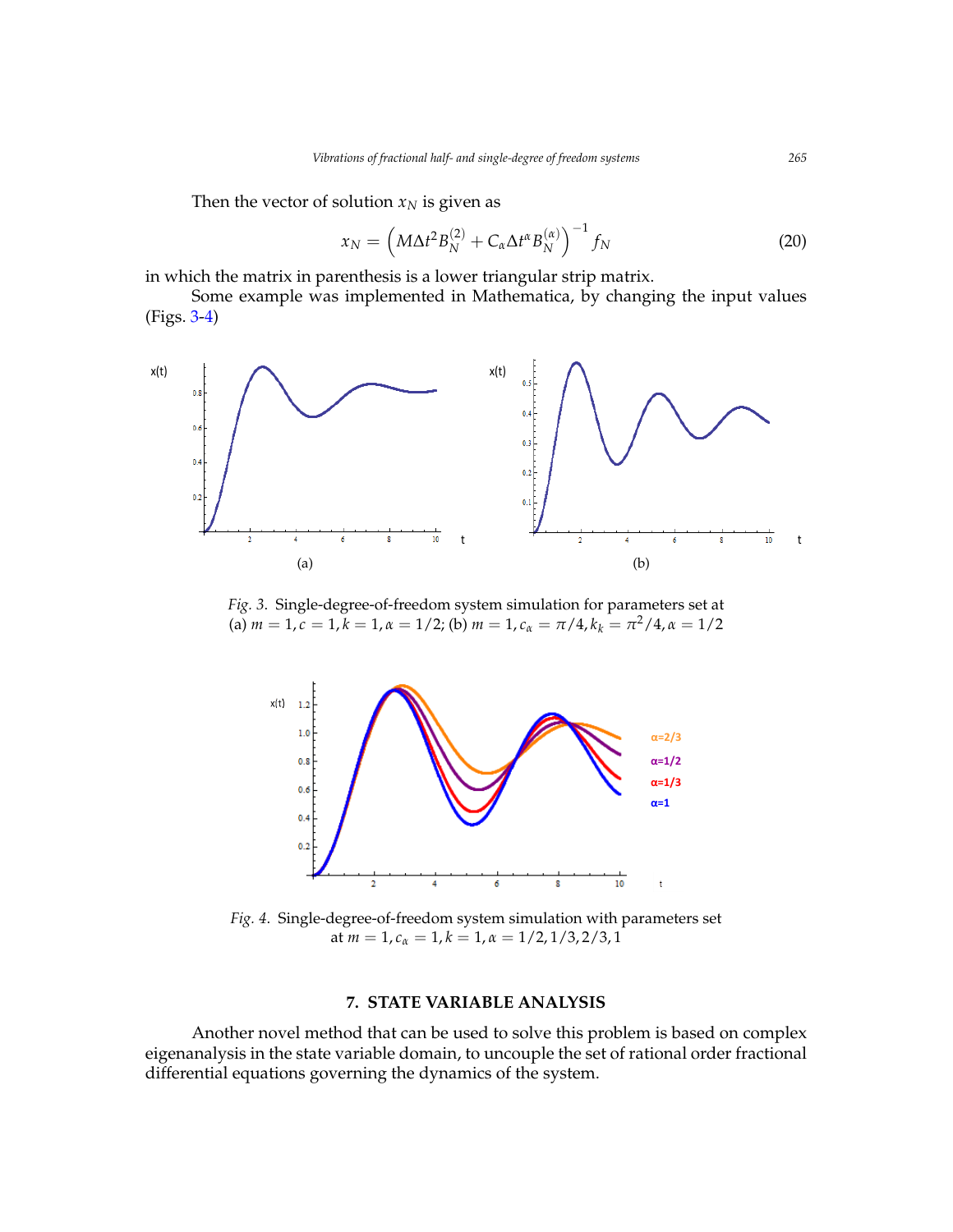The limitation of this method consists of the following fact: since fractional orders are involved, the state variable analysis can be performed for fractional degree-offreedom systems (FSDOF) with the derivative order being rational.

The fractional *r*-degree-of-freedom system is described by a coupled system of fractional differential equations of various FSDOF; the problem can be cast in the form

$$
M\ddot{x}(t) + \sum_{i=1}^{l} C_i D^{\beta_i} x(t) + Kx(t) = f(t)
$$
 (21)

where *M* and *K* are the mass and the stiffness matrices respectively, *C<sup>i</sup>* is the matrix of the coefficients  $c_{\beta_i}$  of the involved fractional terms of order  $\beta_i$ ,  $x(t)$  is the response vector and *f* (*t*) is the vector of loading.

We assume that all fractional orders are rational, it is possible to represent the generic fractional order of the above equation as  $\beta_i = a_i/b_i$  where  $a_i, b_i \in \mathbb{N}$  with  $i = 1, 2, \ldots, l$ . Thus the above system can be rewritten as a sequential liner differential equations of fractional orders

<span id="page-7-0"></span>
$$
\sum_{j=1}^{n} C_{j} D^{j\alpha} x(t) + Kx(t) = f(t),
$$
\n(22)

where *α* is chosen such that *nα* equals the maximum order that appears in the system of equations and such that all involved orders can be represented as as  $\beta_i = d_i \alpha$ , where  $d_i \in \mathbb{N}$ . In this case of  $n\alpha = 2$  and the corresponding matrix  $C_n = M$  is the matrix of the mass; all matrices in the latter equation have dimension  $r \times r$ . Introducing then the vector of state variables

$$
z^{T}\left(t\right) = \left[x^{T}\left(t\right)D^{\alpha}x^{T}\left(t\right)D^{2\alpha}x^{T}\left(t\right)\ldots D^{\alpha\left(n-1\right)}x^{T}\left(t\right)\right].
$$
 (23)

and considering the  $n - 1$  fractional terms in Eq. [\(22\)](#page-7-0) we finally get an identity

$$
\sum_{j=1}^{n-1} C_{j+1} D^{\alpha} D^{(j-1)\alpha} x(t) = \sum_{j=1}^{n-1} C_{j+1} D^{j\alpha} x(t),
$$
  
\n
$$
\sum_{j=1}^{n-2} C_{j+2} D^{\alpha} D^{(j-1)\alpha} x(t) = \sum_{j=1}^{n-2} C_{j+2} D^{j\alpha} x(t),
$$
  
\n
$$
\vdots
$$
  
\n
$$
C_n D^{\alpha} x(t) = C_n D^{\alpha} x(t).
$$
\n(24)

Then the set of  $r \times n$  coupled differential equations is readily cast in the form

<span id="page-7-1"></span>
$$
AD^{\alpha}z(t) + Bz(t) = g(t),
$$
\n(25)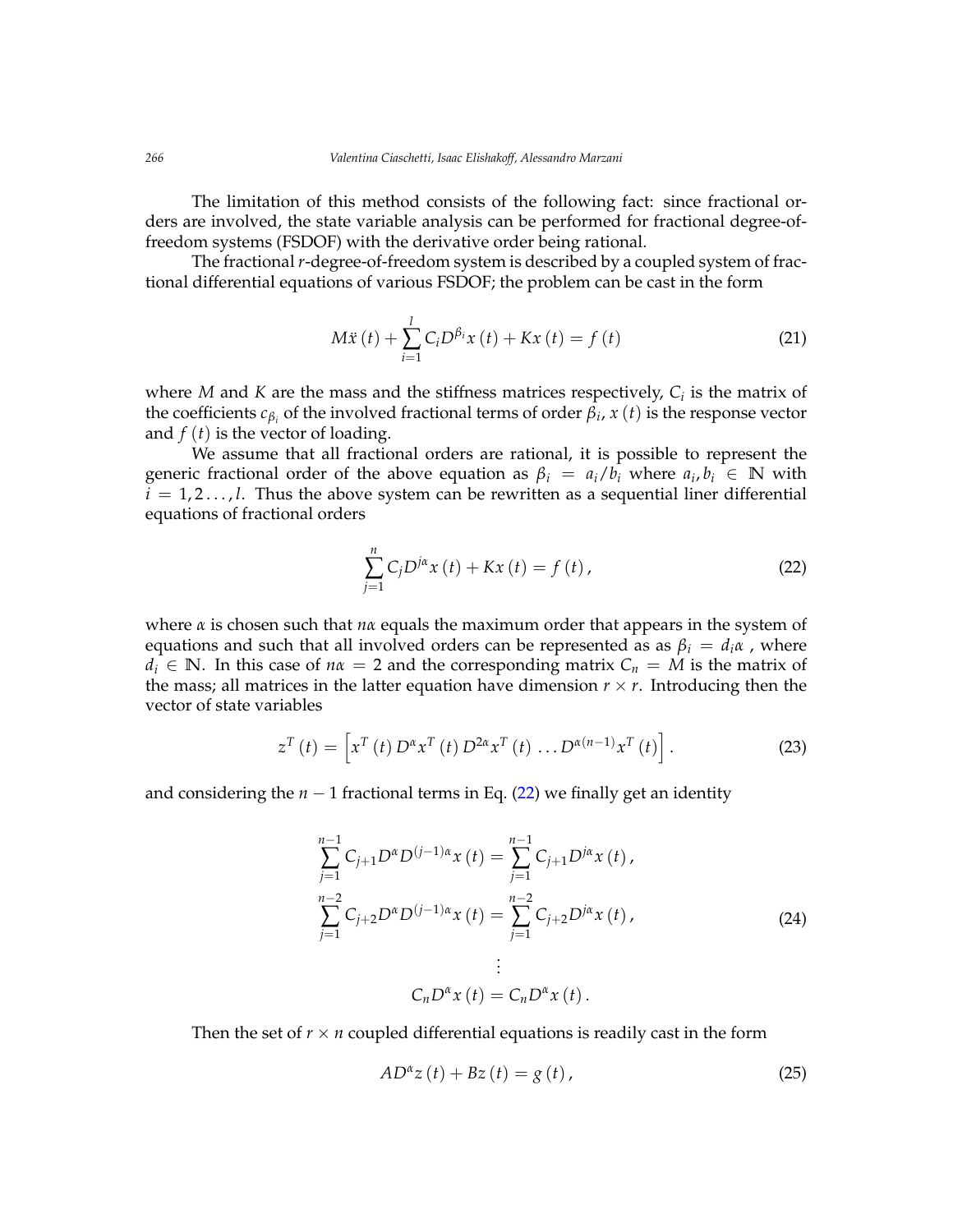where  $g^T(t) = \begin{bmatrix} f^T(t) & 0 & \dots & 0 \end{bmatrix}$ , *A* and *B* are symmetric matrices defined as

$$
A = \begin{bmatrix} C_1 & C_2 & \dots & C_{n-1} & C_n \\ C_2 & C_3 & & C_n & 0 \\ \vdots & \ddots & \vdots & \vdots \\ C_{n-1} & C_n & & 0 & 0 \\ C_n & 0 & & 0 & 0 \end{bmatrix}
$$
 (26)  

$$
B = \begin{bmatrix} K & 0 & \dots & 0 & 0 \\ 0 & -C_2 & & -C_{n-1} & -C_n \\ \vdots & \vdots & \ddots & \vdots \\ 0 & -C_{n-1} & \dots & 0 & 0 \\ 0 & -C_n & & 0 & 0 \end{bmatrix}
$$
 (27)

Decomposing  $z(t)$  in the orthogonal basis of eigenvectors of A and B and making the complex modal transformation

$$
\Psi^{T} A \Psi = U_{D}, \quad \Psi^{T} B \Psi = V_{D},
$$
  
\n
$$
z(t) = \Psi y(t),
$$
\n(28)

with *UD*, *V<sup>D</sup>* being diagonal matrices, a new set of decoupled fractional differential equation is derived in the form

<span id="page-8-0"></span>
$$
U_D D^{\alpha} y(t) + V_D, \quad y(t) = \mu(t), \tag{29}
$$

where  $\mu(t) = \Psi^T g(t)$ .

Once the decoupled set is found, the fractional differential equations can be readily solved.

Even if the state of variable problem in Eq. [\(29\)](#page-8-0) has a greater number of involved variables with respect to the problem cast in terms of displacements in Eq. [\(25\)](#page-7-1) of the nodal analysis, this apparent increase of computational burden is balanced by the fact that the maximum involved order in the state variable domain is smaller than the maximum order in the nodal analysis. Moreover, in Eq. [\(22\)](#page-7-0) the system is a set of coupled in the general case, while the system in Eq. [\(25\)](#page-7-1) leads readily to the set of uncoupled equations in Eq. [\(29\)](#page-8-0).

In order to make a comparison between the two methods, let us reconsider the same problems of before.

The results implemented in Matlab are in perfect agreement with the ones obtained with the triangular strip matrix approach derived through use of Mathematica software (Fig. [5\)](#page-9-0)

It is important to notice that, when the order  $\alpha = 1$  the state variables vector is the classical one:  $z^T(t) = \begin{bmatrix} x^T(t) & x \end{bmatrix}$ .

Although the method is applicable exactly if the involved orders are rational, even in the general case of  $\alpha \in \mathbb{R}$ . It could lead to reasonable results by approximating  $\alpha$  as a fraction.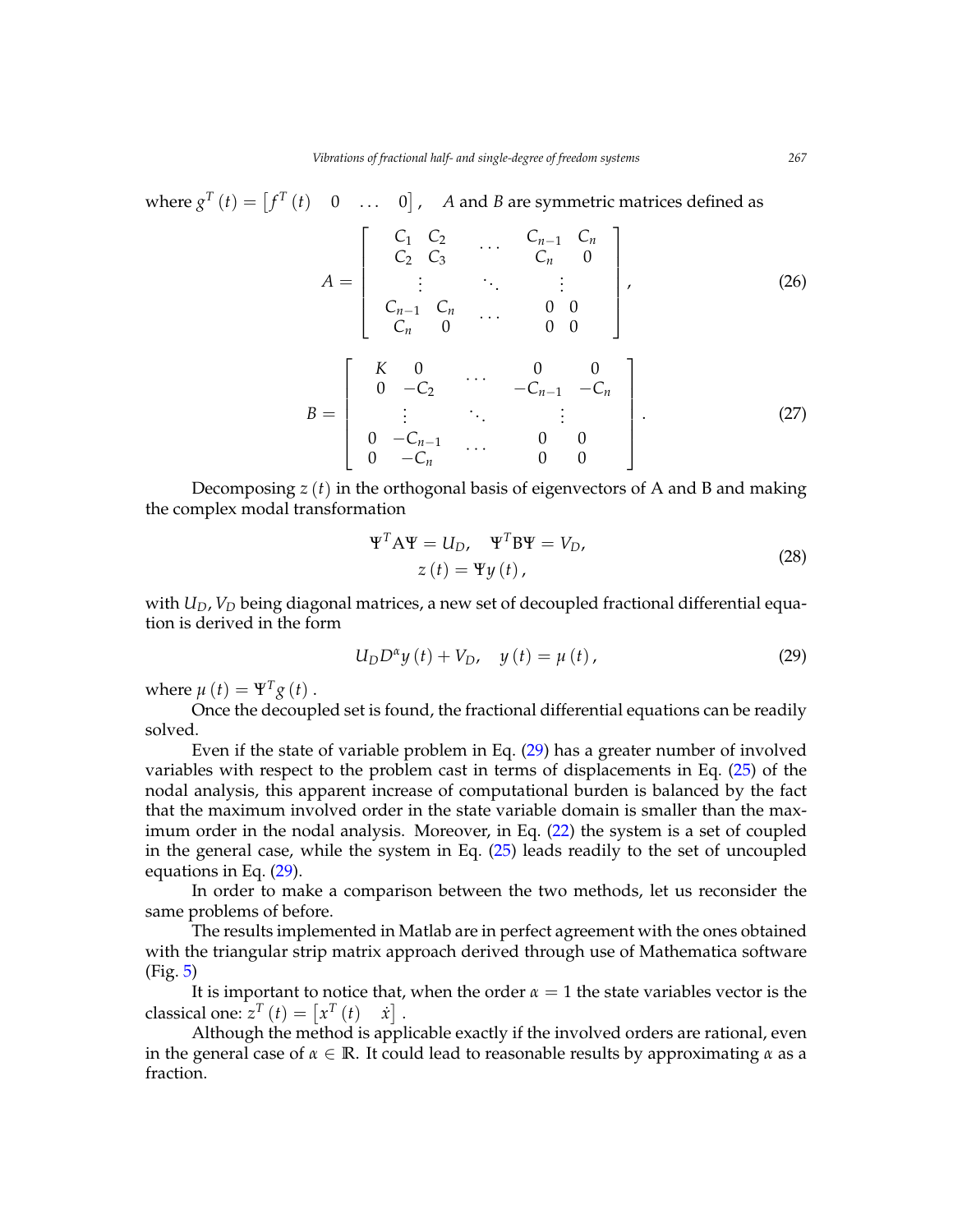<span id="page-9-0"></span>

*Fig.* 5. Unit-step response of SDOF system with  $\alpha = 1/2$ in MATLAB (left) and Mathematica (right)

#### It is important to notice that, when the order the state variables vector is the **8. RESPONSE TO IMPULSIVE LOADS**

Impulsive forces are forces of large magnitude that acts over a short period of time. force, a discrete convolution is necessary. If the Duhamel integration method is applied, case of It could lead to reasonable results by approximating as a fraction. to the unitary step, should be derivated and then applied as kernel in the code. With the state variable analysis, in order to get the response for any non-unitary driving the solution obtained before with the Mittag-Leffler function [\[10,](#page-14-1)[17,](#page-14-8)[18\]](#page-14-9), since correspond

In particular, using the Green function

$$
G(t) = \frac{1}{m} \sum_{j=0}^{\infty} -\frac{1}{j!} \left(\frac{k}{m}\right)^j t^{2j+1} E_{2-\beta,2+j\beta}^{(j)} \left(-\frac{c_{\beta}}{m} t^{2-\beta}\right),
$$
(30)

to solve the governing equation, where

$$
E_{\gamma,\mu}^{(j)}\left(z\right) = \frac{d^j}{dz^j} E_{\gamma,\mu}\left(z\right) = \sum_{l=0}^{\infty} \frac{(l+j)! z^l}{l! \Gamma\left(\gamma l + \gamma j + \mu\right)},\tag{31}
$$

 $\frac{1}{2}$  are derivative of order  $f$  of the two parameters initially sense randelest, assume system is quiescent at  $t = 0$ , the solution is given as is the derivative of order j of the two parameters Mittag-Leffler function, assuming the

<span id="page-9-1"></span>
$$
x(t) = \int_{0}^{t} G\left(t - \tau\right) f\left(\tau\right) d\tau.
$$
 (32)

with infinity terms as kernel in the convolution integral. ( ) This solution can be computationally demanding since there are two summations

ntinity terms as kernel in the convolution integral.<br>In the following we report the results for rectangular, triangular and half sinusoidal impulsive loadings, obtained with both methods (Figs. [6](#page-10-0)[-8\)](#page-10-1).

#### **Case 1: Rectangular load**

In the particular case of rectangular load depicted in Fig. [6,](#page-10-0) the response id portrayed in Fig. [7.](#page-10-2) The results are obtained by MATLAB code as well as symbolic manipulation package MATHEMATICA.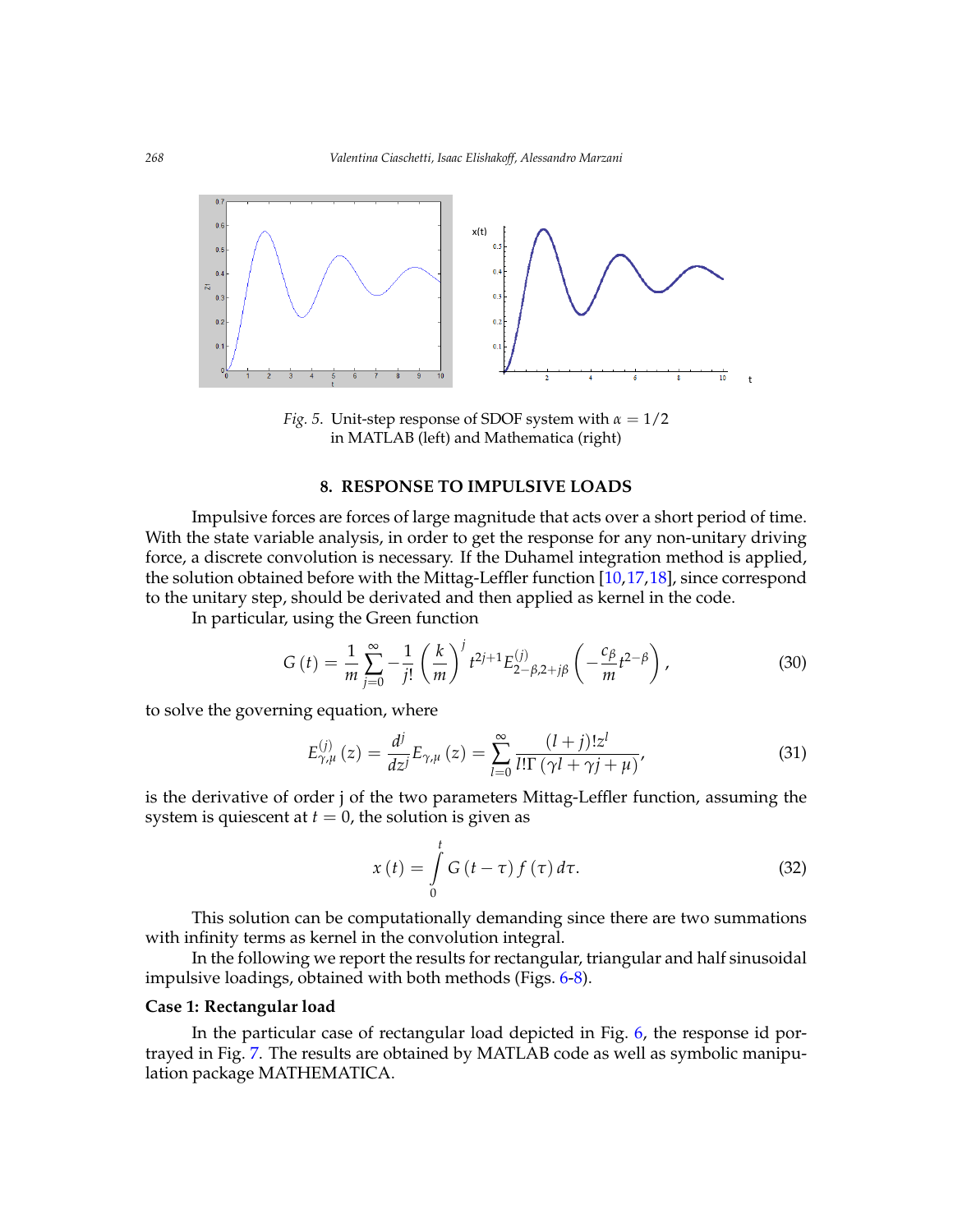<span id="page-10-0"></span>

*Fig. 6*. Timewise rectangular load

<span id="page-10-2"></span>

Fig.7: Response of SDOF system to rectangular load with MATLAB (left) and Mathematica (right) *Fig. 7*. Response of SDOF system to rectangular load with MATLAB (left) and Mathematica (right)

## **Case 2: Triangular load**

<span id="page-10-1"></span>In the case of triangular load in time (Fig. [8\)](#page-10-1)*,* we obtain responses shown in Fig. [9.](#page-11-0)



*Fig. 8*. Timewise triangular load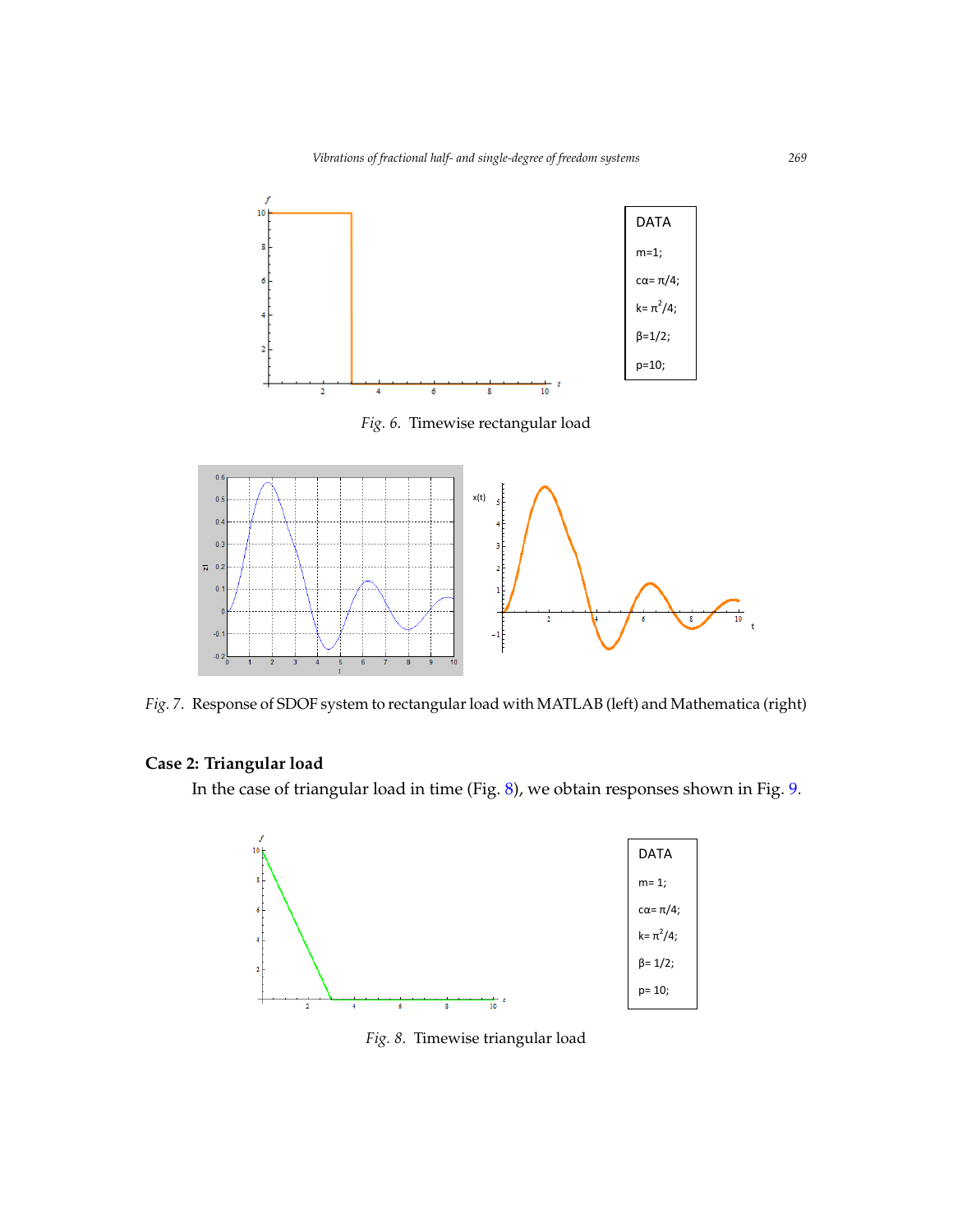<span id="page-11-0"></span>

Fig.9: Response of SDOF system to triangular load with MATLAB (left) and Mathematica (right) *Fig. 9*. Response of SDOF system to triangular load with MATLAB (left) and Mathematica (right)

## **Case 3: Half-sinusoidal load**

<span id="page-11-1"></span>In the particular case of half-sinusoidal load, shown in Fig. [10](#page-11-1) the obtained results are depicted in Fig. [11.](#page-11-2)  $\sim$  11



Fig. 10. Timewise half-sinusoidal load

<span id="page-11-2"></span>

*Fig. 11*. Response of SDOF system to half-sinusoidal load with MATLAB (left) and Mathematica (right)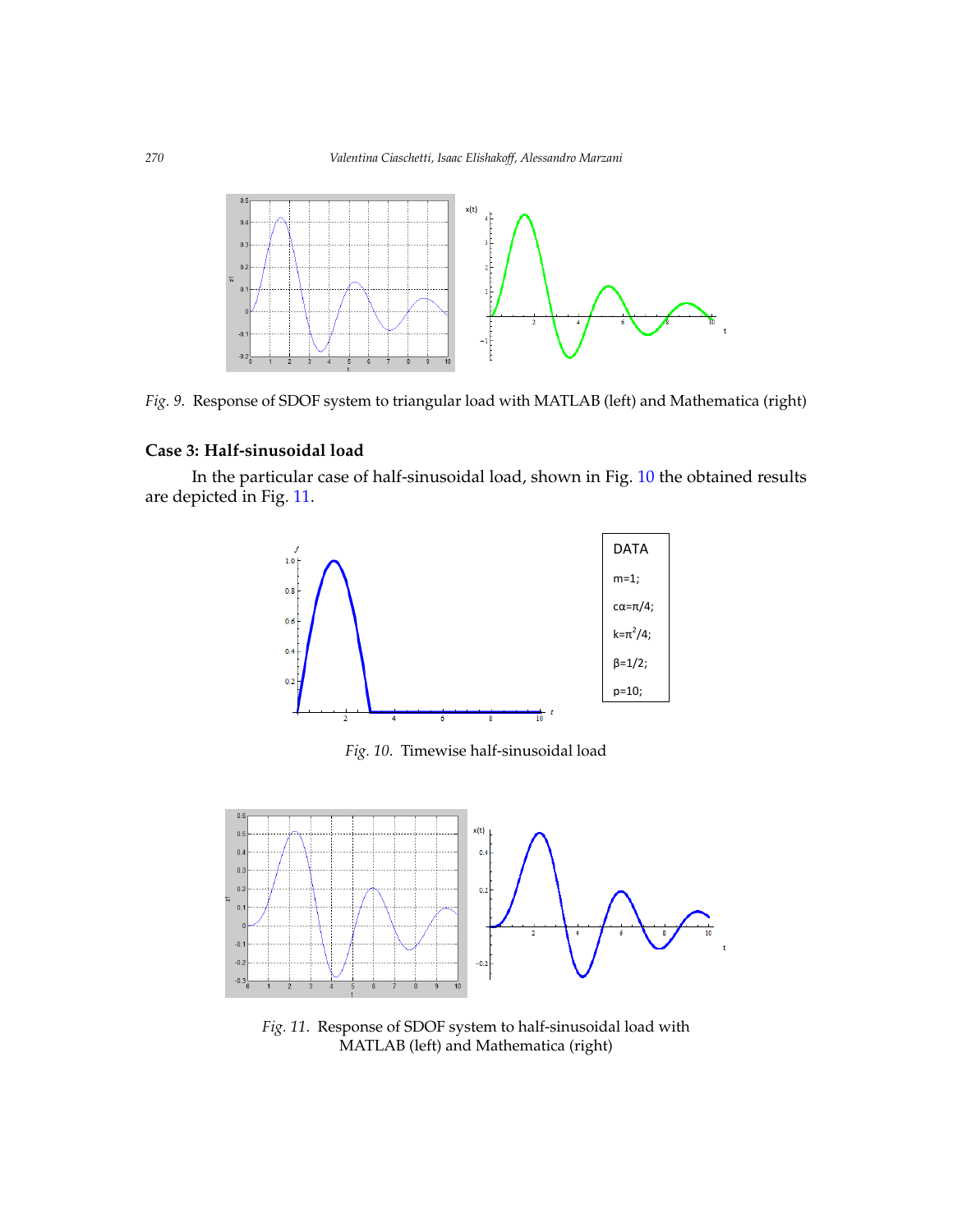

*Fig. 12*. Responses of SDOF system to different loading types obtained by Mathematica code

#### **9. CLOSED-FORM SOLUTION OF THE RESPONSE**

Let us consider the general equation of motion for a fractional single-degree-offreedom system

<span id="page-12-0"></span>
$$
\ddot{x}(t) + C_{\alpha} \left( D^{\alpha} x \right) (t) + \omega_0^2 x(t) = f(t), \qquad (33)
$$

where  $C_{\alpha} = c_{\alpha}/m$ ,  $\omega_0^2 = k/m$ ,  $f(t) = F(t)/m$ .

The solution of Eq. [\(33\)](#page-12-0) is obtained following the method of Miller and Ross [\[13\]](#page-14-4), and used also by Agrawal [\[19\]](#page-14-10) and Freundlich and Tylikowski [\[20\]](#page-14-11). We assume the forcing function as

$$
F(t) = A \cdot e^{\omega t},\tag{34}
$$

where *A* is the amplitude and  $\omega$  the frequency, and zero initial conditions. The Eq. [\(32\)](#page-9-1) represents the solution of the differential equation with the Green's function, when  $\alpha =$ 0.5 in the form of

$$
G\left(t\right) = \sum_{k=1}^{4} \frac{\lambda_k}{4\lambda_k^3 + C_\alpha} e^{\lambda_k^2 t} \cdot \left[1 + \text{erf}\left(\lambda_k \sqrt{t}\right)\right],\tag{35}
$$

in which  $\lambda_k$  are the distinct complex roots of the characteristic polynomial

$$
P(z) = z4 + C\alphaz + \omega_02 = 0,
$$
 (36)

and  $\text{erf}\left(\lambda_{k}\right)$ √  $\overline{t}$  ) is the error function defined as

$$
\operatorname{erf}\left(\lambda_{k}\sqrt{t}\right) = \frac{2}{\sqrt{\pi}}\int_{0}^{x}e^{-t^{2}}dt.
$$
\n(37)

Substituting the expression of the Green function in the Eq. [\(32\)](#page-9-1) leads

<span id="page-12-1"></span>
$$
x(t) = \frac{A}{m} \int_{0}^{t} \sum_{k=1}^{4} \frac{\lambda_k}{4\lambda_k^3 + C_\alpha} e^{\lambda_k^2(t-\tau)} \cdot \left[1 + \text{erf}\left(\lambda_k \sqrt{(t-\tau)}\right)\right] e^{\omega(\tau)} d\tau. \tag{38}
$$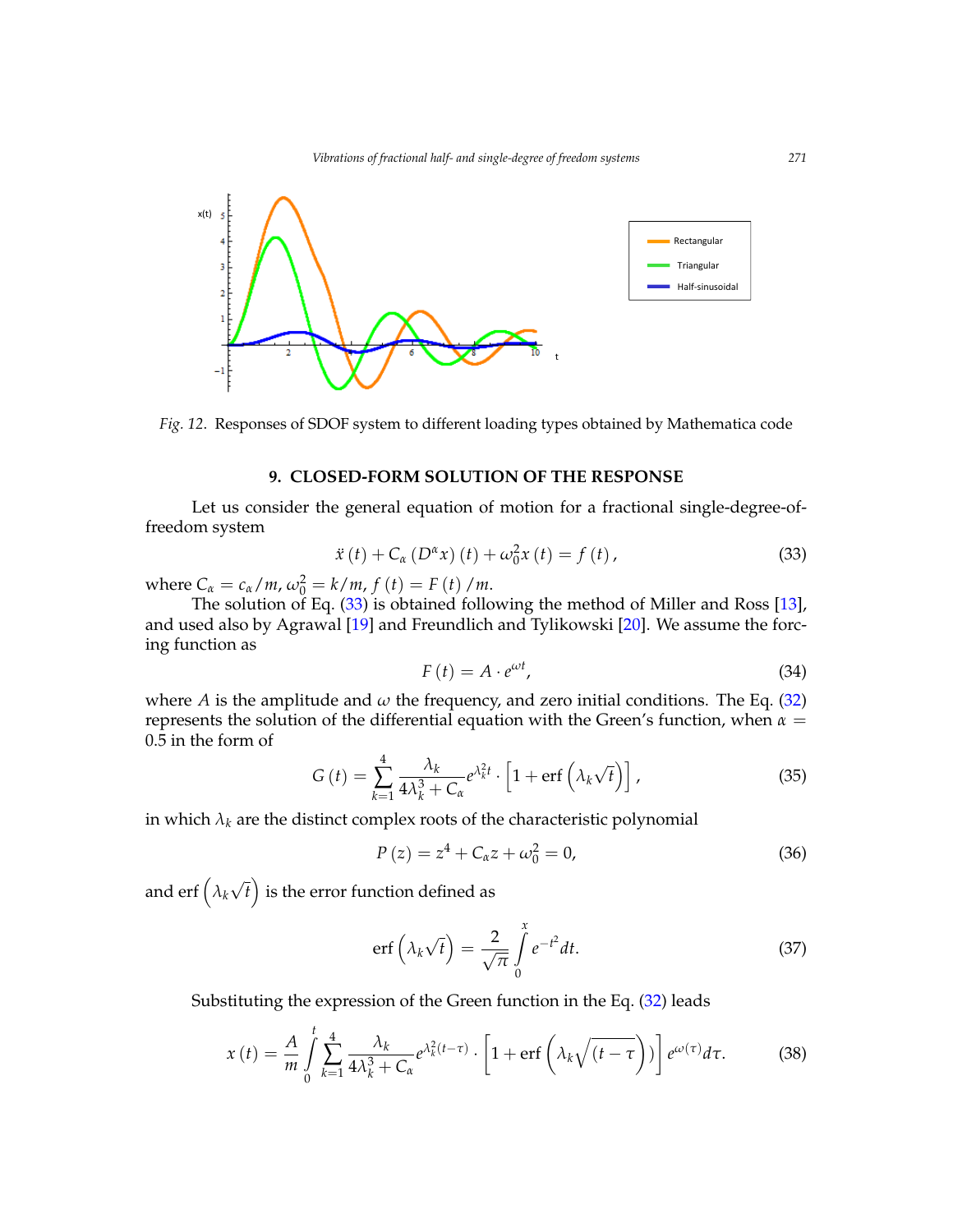In the case of classical first order derivative damping model, the system response is

$$
x(t) = \frac{A}{m\omega} \int_{0}^{t} e^{-h(t-\tau)} \sin\left(\omega\left(t-\tau\right)\right) e^{\omega(\tau)} d\tau,
$$
 (39)

with  $\omega = \sqrt{\omega_0^2 + h^2}$ .

The solution of Eq. [\(38\)](#page-12-1) becomes

$$
x(t) = \frac{Ae^{-ht + \omega \tau} (e^{ht} \omega - \omega \cos (t\omega) - h \sin (t\omega))}{m\omega (h^2 + \omega^2)}.
$$
 (40)

### **10. CONCLUSION**

This paper deals with determination of vibrational behavior of half- and singledegree of freedom via fractional calculus. It appears interesting to extend the analysis to multi-degree of freedom systems in light of their possible probabilistic analysis framework.

#### **ACKNOWLEDGEMENTS**

This work was performed at the Florida Atlantic University, as a part of Master's thesis of V.C. under the direction of I.E and A.M. We are thankful to Dr. Francesco Pinnola of the University of Palermo, Italy, for providing us different materials and references.

#### **REFERENCES**

- <span id="page-13-0"></span>[1] A. Schmidt and L. Gaul. On the numerical evaluation of fractional derivatives in multi-degree-of-freedom systems. *Signal Processing*, **86**, (10), (2006), pp. 2592–2601. [doi:10.1016/j.sigpro.2006.02.006.](http://dx.doi.org/10.1016/j.sigpro.2006.02.006)
- <span id="page-13-1"></span>[2] M. Ciesielski and T. Błaszczyk. Numerical solution of non-homogenous fractional oscillator equation in integral form. *Journal of Theoretical and Applied Mechanics*, **53**, (2015), pp. 959–968. [doi:10.15632/jtam-pl.53.4.959.](http://dx.doi.org/10.15632/jtam-pl.53.4.959)
- <span id="page-13-2"></span>[3] T. Blaszczyk and M. Ciesielski. Fractional oscillator equation–transformation into integral equation and numerical solution. *Applied Mathematics and Computation*, **257**, (2015), pp. 428– 435. [doi:10.1016/j.amc.2014.12.122.](http://dx.doi.org/10.1016/j.amc.2014.12.122)
- <span id="page-13-3"></span>[4] L. Yuan and O. P. Agrawal. A numerical scheme for dynamic systems containing fractional derivatives. *Journal of Vibration and Acoustics*, **124**, (2), (2002), pp. 321–324. [doi:10.1115/1.1448322.](http://dx.doi.org/10.1115/1.1448322)
- <span id="page-13-4"></span>[5] A. Tofighi. An especial fractional oscillator. *International Journal of Statistical Mechanics*, **2013**, (2013). [doi:10.1155/2013/175273.](http://dx.doi.org/10.1155/2013/175273)
- <span id="page-13-5"></span>[6] A. Tofighi. The intrinsic damping of the fractional oscillator. *Physica A: Statistical Mechanics and its Applications*, **329**, (1), (2003), pp. 29–34. [doi:10.1016/s0378-4371\(03\)00598-3.](http://dx.doi.org/10.1016/s0378-4371(03)00598-3)
- <span id="page-13-6"></span>[7] B. N. N. Achar, J. W. Hanneken, and T. Clarke. Damping characteristics of a fractional oscillator. *Physica A: Statistical Mechanics and its Applications*, **339**, (3), (2004), pp. 311–319. [doi:10.1016/j.physa.2004.03.030.](http://dx.doi.org/10.1016/j.physa.2004.03.030)
- <span id="page-13-7"></span>[8] B. N. N. Achar, J. W. Hanneken, and T. Clarke. Response characteristics of a fractional oscillator. *Physica A: Statistical Mechanics and its Applications*, **309**, (3), (2002), pp. 275–288. [doi:10.1016/s0378-4371\(02\)00609-x.](http://dx.doi.org/10.1016/s0378-4371(02)00609-x)